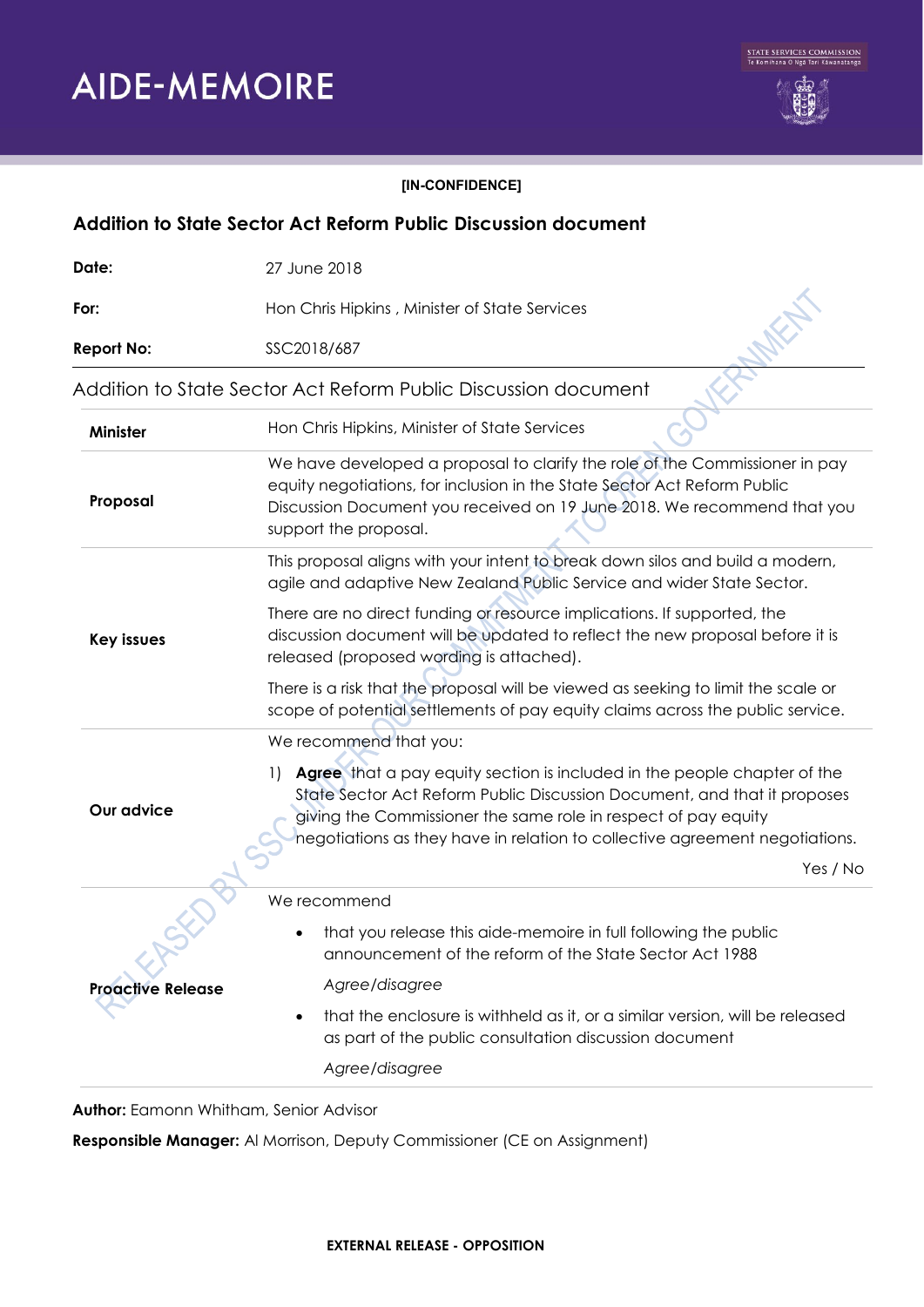#### **Proposal to clarify the role of the Commissioner in pay equity negotiations**

- 1 We have developed a proposal to clarify the role of the State Services Commissioner (the Commissioner) in pay equity negotiations, by specifying in the proposed Aotearoa New Zealand Public Service Act that the Commissioner's role in relation to pay equity negotiations is equivalent to their existing collective bargaining responsibility.
- 2 We are seeking your agreement to include this proposal in the people chapter of the State Sector Act Reform Public Discussion Document (the Discussion Document). We have drafted a new section on pay equity for the chapter, which you can find in Enclosure 1.

### **Background**

- 3 Upcoming amendments to the Equal Pay Act 1972 will embed the Reconvened Joint Working Group pay equity principles, and locate the resolution of pay equity claims in the employment relations framework. The amended Equal Pay Act is likely to be passed in 2019, ahead of the passage of the proposed Aotearoa New Zealand Public Service Act.
- 4 The State Sector Act 1988 currently makes the Commissioner responsible for negotiating collective agreements in the Public Service and Education Service, and enables the Commissioner to delegate this responsibility to chief executives. The Commissioner's letter of delegation requires each Public Service chief executive to have approval from the Commissioner for a bargaining strategy and before making an offer for settlement.
- 5 In contrast to the Public Service and Education Service, non-Public Service departments and Tertiary Education Institutions are only required to consult with the Commissioner, while District Health Boards are required to consult with the Director-General of Health.
- 6 Through these provisions, the State Sector Act enables the Commissioner to have oversight of the fiscal implications of collective bargaining and the likely flow-on impacts and precedent across the sector. It also enables the Commissioner to give assurance to Ministers that bargaining outcomes are consistent with their priorities.
- 7 In the same way, we consider that the Commissioner needs to be able to assure Ministers that the integrity of pay equity principles are being upheld across the State sector. The Commissioner will also need oversight of the likely precedents and flow-on impacts that pay equity settlements may have across the State sector and economy more broadly.

## **Proposal**

We propose that the Aotearoa New Zealand Public Service Act gives the Commissioner the same role in respect of pay equity negotiations as they have in relation to collective agreement negotiations. This approach is appropriate given the pay equity negotiating process is akin to collective bargaining.

### **Risk**

9 There is a risk that this proposal will be viewed as seeking to limit the scale or scope of potential settlements of pay equity claims across the public service.